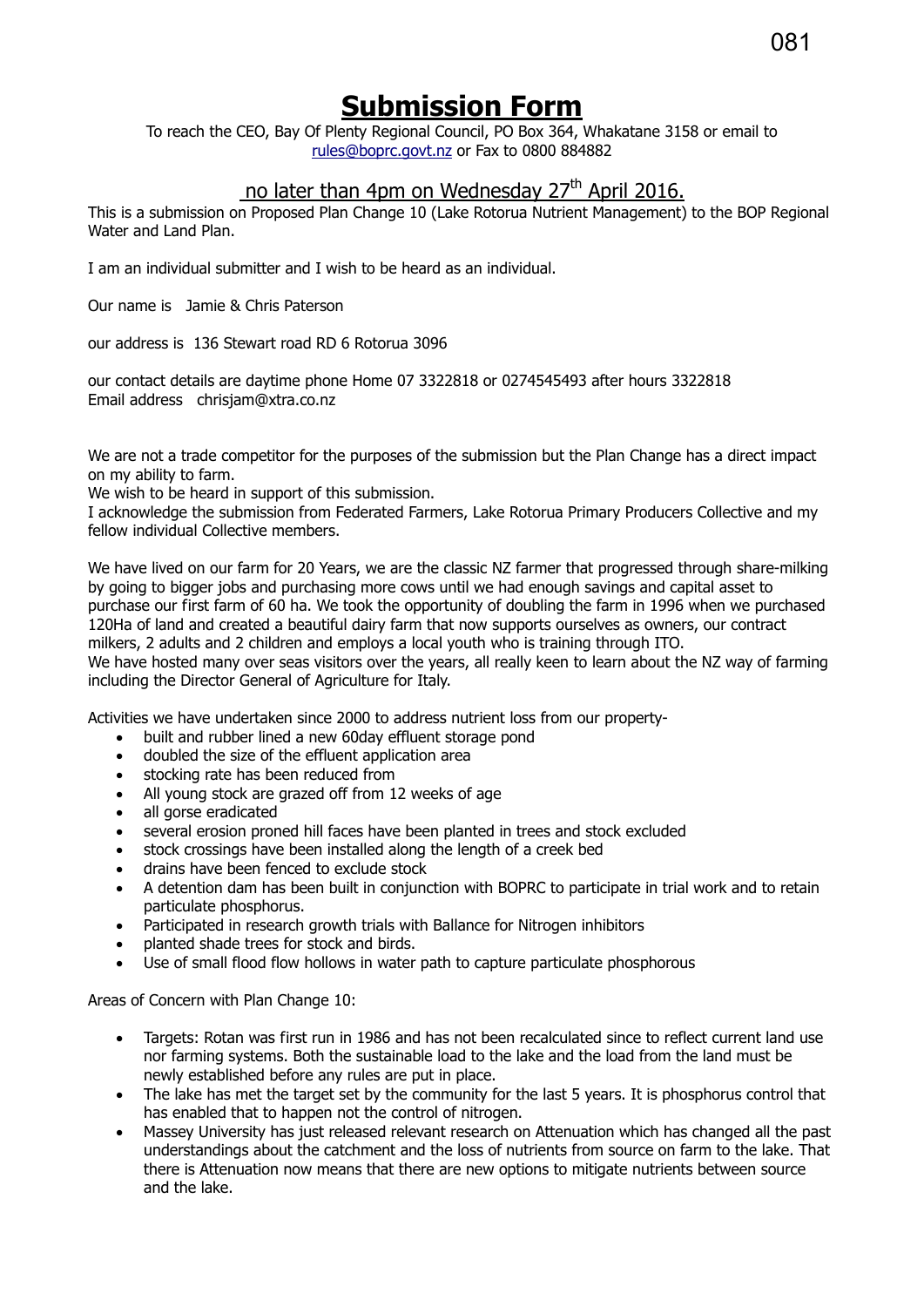- Council needs to stop and take stock of the new science before proceeding with any plan change
- In lake loading: TeArawa Strategy partners must take responsibility for addressing the effect of the bottom sediments in lake Rotorua. It is a futile plan to remove hundreds of tons of N from land and bankrupt a whole farming industry when the lake can generate just as much herself given the right conditions.
- It is not fair nor equitable that we are given only 15 years to correct a problem that was a 100 years in the making.
- Why are current land owners being held accountable for nutrients in ground water from a previous generations use. The average age of water arriving at the lake is 60 years.
- We do whole hearted support a science review being undertaken in 2017 but it must be a recalculation and re evaluation of all current thinking by a new and independent science team. Council have relied on the same source for all information for many decades, a review means a fresh pair of eyes and a new way of looking at the issue or problem.
- That the science review scheduled for 2017 includes a new calculation of the sustainable load to lake Rotorua and that the nutrients generated from all current land uses is newly calculated. Our real concern is that the target load has been 'taken as read' since its inception.
- That both nitrogen and phosphorus loading levels are considered together within the integrated framework outline suggested in this submission. That nutrient reduction takes account of all the science knowledge, and a greater emphasis is placed on the total bio diversity of catchments.
- That the principals, policy's and methods of the RPS are applied in assessing the economic impacts on individuals and community of the integrated framework.
- That sub-catchment groups are established, driven by community & supported by Regional Council.
- That Council acknowledge the effect and focus on mitigating the legacy internal lake loads.

#### Page two

Council must quantify the claim to 'best science available', my understanding is this best science was done in 1986 and has not been recalculated since, only reviewed with the same inputs. Best science is a subjective claim and not substantiated by qualifications.

Plan Change 10 is definitely not adaptive management, it uses regulation and control, and prescriptive measures to micro manage every aspect of our business.

The NPS-Freshwater lays down very specific policy requirements not least that limits are only set after iterative analysis of options, costs and achievability. Plan Change 10's main focus is on the single element of nitrogen when Council has several reports on file stating that to maintain the target TLI of 4.2 Council will have to focus on phosphorus, and that there are options around the levels of N & P that the lake will sustain.

# **Table LR1 Lake Rotorua Integrated Framework – annual catchment loads and reductions:**

We do not support the integrated framework until such time as the catchment load and the sustainable load is recalculated by either Rotan or its replacement.

#### **Table LR2 Pastoral Farming sector proportional reductions**

We question the fairness and equity of dairy farms having to reduce nutrient loss from their land by 35%. This was calculated by figures used in Rotan with completely different input protocols to the ones our businesses are subject to today, that do not include attenuation, but do include nutrients from rainfall that we have no influence over or opportunity to mitigate. We are concerned that if these figures are not accurate then all the calculations around the allocation process are also incorrect.

We further question the accuracy of the 'degree of pain' shared across the farming sectors. It is concerning to hear of a significant number of dry stock properties that will have to take very minor actions to meet their 2032 NDA's when nearly all of the dairy farmers will face devastating consequences to the economics & viability of their businesses.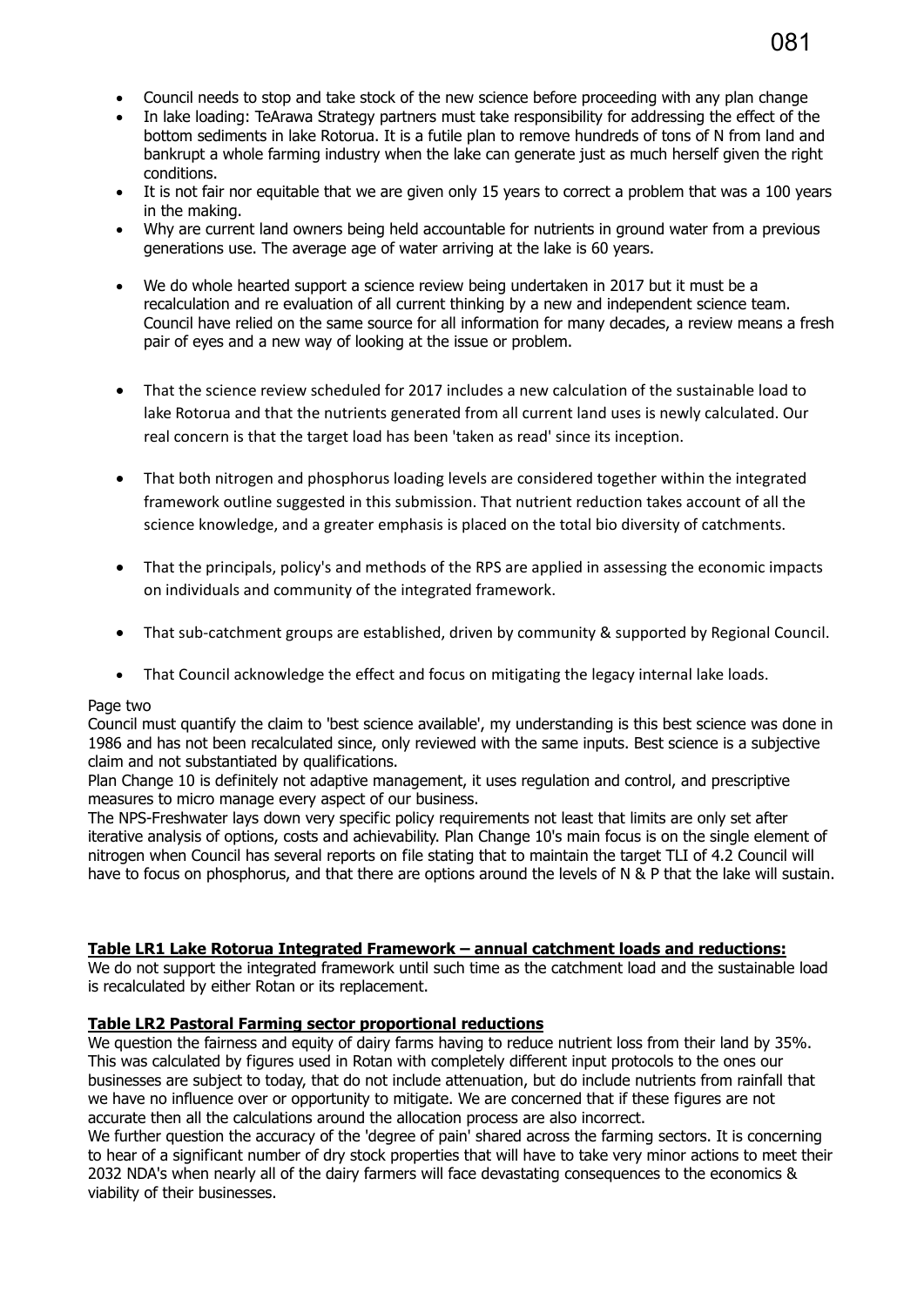#### PC 10 Objectives:

We question why farmers are being forced into a consented regulatory process to meet objectives that have already been met. The target TLI of 4.2 has been met for some years, and Council's own commissioned reports show that the long term trend is that the water quality is improving.

The main point of debate is that this target is met through the use of alum, a natural product being drip fed into the lake to control phosphorus. It is the control of phosphorus that has improved clarity and reduced the threat of algae blooms. The lake is still receiving 658t N annually and coping with it. The real issue is the inlake loading and the legacy ground water which we have control over.

### **PC 10 Policies:**

The policies are to give better effect to the objectives of the RPS and RWLP. These documents already have a number of policies that cover the requirements stated in the 17 policies recorded here. The fundamental objective is to meet the TLI target of 4.2 so these policies can only enable that requirement. They must not be prescriptive beyond that intent.

## **Rules:**

• That the implementation of the proposed rules be deferred until a review of all options to enhance catchment Nitrogen attenuation, what areas and sub-catchments are more responsive to such actions. (these results can feed into s32 in 6 above) Each sub catchment needs its own catchment action plan drawn up and managed by stakeholders within the catchment.